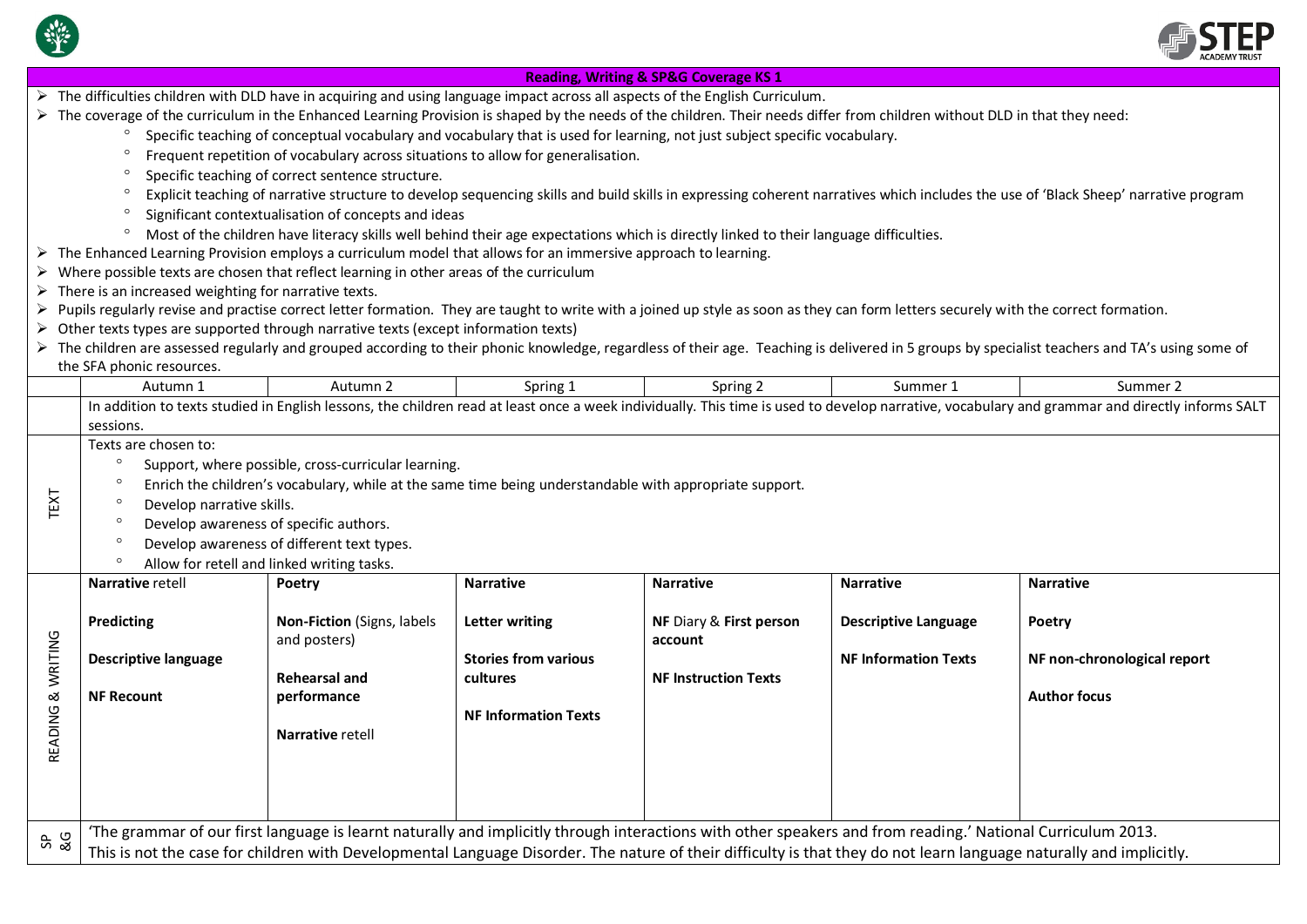



|                    | Phonemes: a, s, t, l, p, n   | Phonemes: m, d, l, g, o, c | Phonemes: k, u, r, k, f, e | Phonemes: $h$ , sh, z, w, ch, $j \mid$ | Phonemes: v, y, th, q, ng, | Phonemes: Revisit all phonemes    |  |
|--------------------|------------------------------|----------------------------|----------------------------|----------------------------------------|----------------------------|-----------------------------------|--|
|                    | Alphabet Chant               | Alphabet Chant             | Alphabet Chant             | Alphabet Chant                         |                            | Alphabet Chant                    |  |
|                    | Phonemic awareness           | Phonemic awareness         | Phonemic awareness         | Phonemic awareness                     | Alphabet Chant             | Phonemic awareness games and      |  |
|                    | games and 'rhyme time'       | games and 'rhyme time'     | games and 'rhyme time'     | games and 'rhyme time'                 | Phonemic awareness         | 'rhyme time'                      |  |
|                    | Listening for initial sounds | Begin to blend cv and cvc  | Blend cy and cyc words     | Blend & segment cv and                 | games and 'rhyme time'     | Blend & segment cv, cvc and words |  |
|                    | in words                     | words                      | High frequency word        | cyc words                              | Blend & segment cv, cvc    | longer than cvc words.            |  |
|                    |                              | High frequency word        | games & activities         | High frequency word                    | and words longer than cvc  | High frequency word games &       |  |
|                    |                              | games & activities         |                            | games & activities                     | words.                     | activities                        |  |
|                    |                              |                            |                            |                                        | High frequency word        |                                   |  |
|                    |                              |                            |                            |                                        | games & activities         |                                   |  |
| $SDaG$ to include: |                              |                            |                            |                                        |                            |                                   |  |

SPaG to include:

- Use appropriate upper and lower case letters when writing name.
- Begin to use finger spaces between words.
- Show awareness of capital letters and full stops.
- Use capital letters for names of people, places, and days of the week.
- Begin to use simple conjunctions.
- Begin to identify and experiment with question marks and exclamation marks.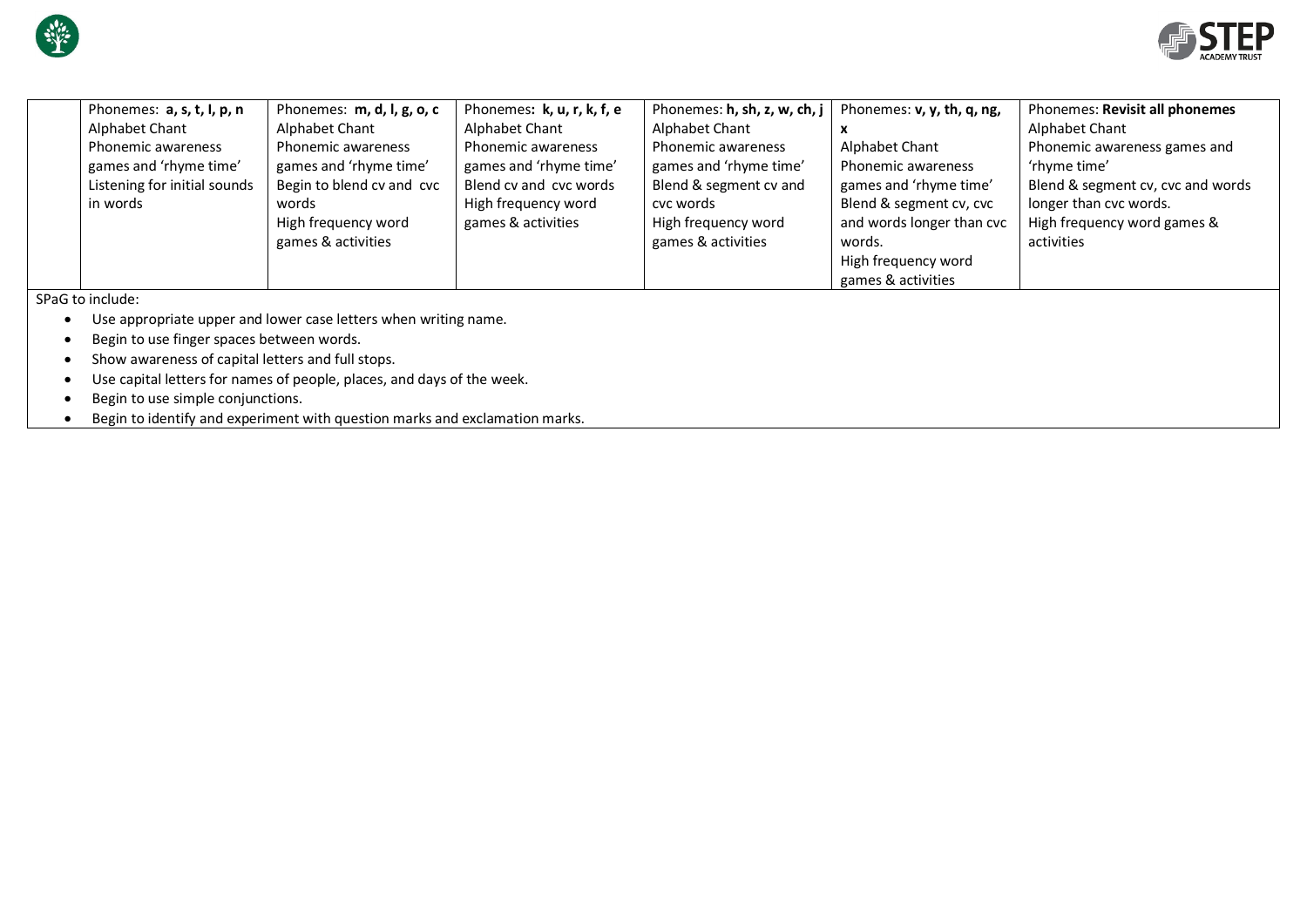

 $\overline{\phantom{a}}$ 



| <b>Reading, Writing and SP&amp;G Coverage KS2</b>                                                                                                                                              |                                                                                                                                                                           |                                                                                                                                                                                                                               |                                                                                                      |                                                                                                                                                                                                                                                                                                 |                                                                                                                                                                                                                                          |  |  |
|------------------------------------------------------------------------------------------------------------------------------------------------------------------------------------------------|---------------------------------------------------------------------------------------------------------------------------------------------------------------------------|-------------------------------------------------------------------------------------------------------------------------------------------------------------------------------------------------------------------------------|------------------------------------------------------------------------------------------------------|-------------------------------------------------------------------------------------------------------------------------------------------------------------------------------------------------------------------------------------------------------------------------------------------------|------------------------------------------------------------------------------------------------------------------------------------------------------------------------------------------------------------------------------------------|--|--|
| The difficulties children with DLD have in acquiring and using language impact across all aspects of the English Curriculum.                                                                   |                                                                                                                                                                           |                                                                                                                                                                                                                               |                                                                                                      |                                                                                                                                                                                                                                                                                                 |                                                                                                                                                                                                                                          |  |  |
|                                                                                                                                                                                                | The coverage of the curriculum in the Enhanced Learning Provision is shaped by the needs of the children. Their needs differ from children without DLD in that they need: |                                                                                                                                                                                                                               |                                                                                                      |                                                                                                                                                                                                                                                                                                 |                                                                                                                                                                                                                                          |  |  |
| Specific teaching of conceptual vocabulary and vocabulary that is used for learning, not just subject specific vocabulary.                                                                     |                                                                                                                                                                           |                                                                                                                                                                                                                               |                                                                                                      |                                                                                                                                                                                                                                                                                                 |                                                                                                                                                                                                                                          |  |  |
| $\circ$<br>Frequent repetition of vocabulary across situations to allow for generalisation.                                                                                                    |                                                                                                                                                                           |                                                                                                                                                                                                                               |                                                                                                      |                                                                                                                                                                                                                                                                                                 |                                                                                                                                                                                                                                          |  |  |
| $\circ$<br>Specific teaching of correct sentence structure.                                                                                                                                    |                                                                                                                                                                           |                                                                                                                                                                                                                               |                                                                                                      |                                                                                                                                                                                                                                                                                                 |                                                                                                                                                                                                                                          |  |  |
| $\circ$<br>Explicit teaching of narrative structure to develop sequencing skills and build skills in expressing coherent narratives                                                            |                                                                                                                                                                           |                                                                                                                                                                                                                               |                                                                                                      |                                                                                                                                                                                                                                                                                                 |                                                                                                                                                                                                                                          |  |  |
| Significant contextualisation of concepts and ideas.<br>$\circ$                                                                                                                                |                                                                                                                                                                           |                                                                                                                                                                                                                               |                                                                                                      |                                                                                                                                                                                                                                                                                                 |                                                                                                                                                                                                                                          |  |  |
| $\circ$<br>Some of the children have persistent difficulties with spelling and decoding and remain behind their age expected                                                                   |                                                                                                                                                                           |                                                                                                                                                                                                                               |                                                                                                      |                                                                                                                                                                                                                                                                                                 |                                                                                                                                                                                                                                          |  |  |
| The Enhanced Learning Provision employs a curriculum model that allows for an immersive approach to learning.                                                                                  |                                                                                                                                                                           |                                                                                                                                                                                                                               |                                                                                                      |                                                                                                                                                                                                                                                                                                 |                                                                                                                                                                                                                                          |  |  |
| Where possible texts are chosen that reflect learning in other areas of the curriculum                                                                                                         |                                                                                                                                                                           |                                                                                                                                                                                                                               |                                                                                                      |                                                                                                                                                                                                                                                                                                 |                                                                                                                                                                                                                                          |  |  |
| There is an increased weighting for narrative texts.                                                                                                                                           |                                                                                                                                                                           |                                                                                                                                                                                                                               |                                                                                                      |                                                                                                                                                                                                                                                                                                 |                                                                                                                                                                                                                                          |  |  |
| Pupils regularly revise and practise correct letter formation. They are taught to write with a joined up style as soon as they can securely form letters with the correct formation.           |                                                                                                                                                                           |                                                                                                                                                                                                                               |                                                                                                      |                                                                                                                                                                                                                                                                                                 |                                                                                                                                                                                                                                          |  |  |
| Other texts types are supported through narrative texts (except information texts)                                                                                                             |                                                                                                                                                                           |                                                                                                                                                                                                                               |                                                                                                      |                                                                                                                                                                                                                                                                                                 |                                                                                                                                                                                                                                          |  |  |
|                                                                                                                                                                                                |                                                                                                                                                                           |                                                                                                                                                                                                                               |                                                                                                      |                                                                                                                                                                                                                                                                                                 |                                                                                                                                                                                                                                          |  |  |
| The children are assessed regularly and grouped according to their phonic knowledge, regardless of their age. Teaching is delivered in 5 groups by specialist teachers and TA's using some     |                                                                                                                                                                           |                                                                                                                                                                                                                               |                                                                                                      |                                                                                                                                                                                                                                                                                                 |                                                                                                                                                                                                                                          |  |  |
| of the SFA phonic resources.                                                                                                                                                                   |                                                                                                                                                                           |                                                                                                                                                                                                                               |                                                                                                      |                                                                                                                                                                                                                                                                                                 |                                                                                                                                                                                                                                          |  |  |
|                                                                                                                                                                                                |                                                                                                                                                                           |                                                                                                                                                                                                                               |                                                                                                      |                                                                                                                                                                                                                                                                                                 | Summer 2                                                                                                                                                                                                                                 |  |  |
| In addition to texts studied in English lessons, the children read at least once a week individually. This time is used to develop narrative, vocabulary and grammar and directly informs SALT |                                                                                                                                                                           |                                                                                                                                                                                                                               |                                                                                                      |                                                                                                                                                                                                                                                                                                 |                                                                                                                                                                                                                                          |  |  |
|                                                                                                                                                                                                |                                                                                                                                                                           |                                                                                                                                                                                                                               |                                                                                                      |                                                                                                                                                                                                                                                                                                 |                                                                                                                                                                                                                                          |  |  |
|                                                                                                                                                                                                |                                                                                                                                                                           |                                                                                                                                                                                                                               |                                                                                                      |                                                                                                                                                                                                                                                                                                 |                                                                                                                                                                                                                                          |  |  |
|                                                                                                                                                                                                |                                                                                                                                                                           |                                                                                                                                                                                                                               |                                                                                                      |                                                                                                                                                                                                                                                                                                 |                                                                                                                                                                                                                                          |  |  |
|                                                                                                                                                                                                |                                                                                                                                                                           |                                                                                                                                                                                                                               |                                                                                                      |                                                                                                                                                                                                                                                                                                 |                                                                                                                                                                                                                                          |  |  |
|                                                                                                                                                                                                |                                                                                                                                                                           |                                                                                                                                                                                                                               |                                                                                                      |                                                                                                                                                                                                                                                                                                 |                                                                                                                                                                                                                                          |  |  |
|                                                                                                                                                                                                |                                                                                                                                                                           |                                                                                                                                                                                                                               |                                                                                                      |                                                                                                                                                                                                                                                                                                 |                                                                                                                                                                                                                                          |  |  |
|                                                                                                                                                                                                |                                                                                                                                                                           |                                                                                                                                                                                                                               |                                                                                                      |                                                                                                                                                                                                                                                                                                 |                                                                                                                                                                                                                                          |  |  |
|                                                                                                                                                                                                |                                                                                                                                                                           |                                                                                                                                                                                                                               |                                                                                                      |                                                                                                                                                                                                                                                                                                 | -Narrative                                                                                                                                                                                                                               |  |  |
|                                                                                                                                                                                                |                                                                                                                                                                           |                                                                                                                                                                                                                               |                                                                                                      |                                                                                                                                                                                                                                                                                                 | - Non-chronological report                                                                                                                                                                                                               |  |  |
|                                                                                                                                                                                                |                                                                                                                                                                           |                                                                                                                                                                                                                               |                                                                                                      |                                                                                                                                                                                                                                                                                                 | - Author focus                                                                                                                                                                                                                           |  |  |
|                                                                                                                                                                                                |                                                                                                                                                                           |                                                                                                                                                                                                                               |                                                                                                      |                                                                                                                                                                                                                                                                                                 |                                                                                                                                                                                                                                          |  |  |
|                                                                                                                                                                                                |                                                                                                                                                                           |                                                                                                                                                                                                                               |                                                                                                      |                                                                                                                                                                                                                                                                                                 |                                                                                                                                                                                                                                          |  |  |
|                                                                                                                                                                                                |                                                                                                                                                                           |                                                                                                                                                                                                                               |                                                                                                      |                                                                                                                                                                                                                                                                                                 |                                                                                                                                                                                                                                          |  |  |
|                                                                                                                                                                                                |                                                                                                                                                                           |                                                                                                                                                                                                                               |                                                                                                      |                                                                                                                                                                                                                                                                                                 |                                                                                                                                                                                                                                          |  |  |
|                                                                                                                                                                                                | Autumn 1<br>sessions.<br>Texts are chosen to:<br>-Narrative retell<br>-Predicting<br>-NF information text<br>-Persuasive language                                         | Autumn 2<br>Support, where possible, cross-curricular learning.<br>Develop narrative skills.<br>Allow for adaptation and linked writing tasks.<br>-Poetry<br>-Narrative retell<br>-Play scripts, rehearsal and<br>performance | Spring 1<br>-Narrative<br>-Letter writing<br>-Stories from various<br>cultures<br>- Information Text | Spring 2<br>Enrich the children's vocabulary, while at the same time being understandable with appropriate support.<br>Develop self-monitoring of understanding and the ability to ask for more specific clarification.<br>-Narrative<br>- Diary/First person<br>account<br>- Instruction texts | Specific teaching and revisiting of phoneme/grapheme correspondence to give greater fluency to decoding unfamiliar words is continued through KS2.<br>Summer 1<br>-Narrative<br>- Fantasy<br>-Explanation text<br>- Descriptive language |  |  |